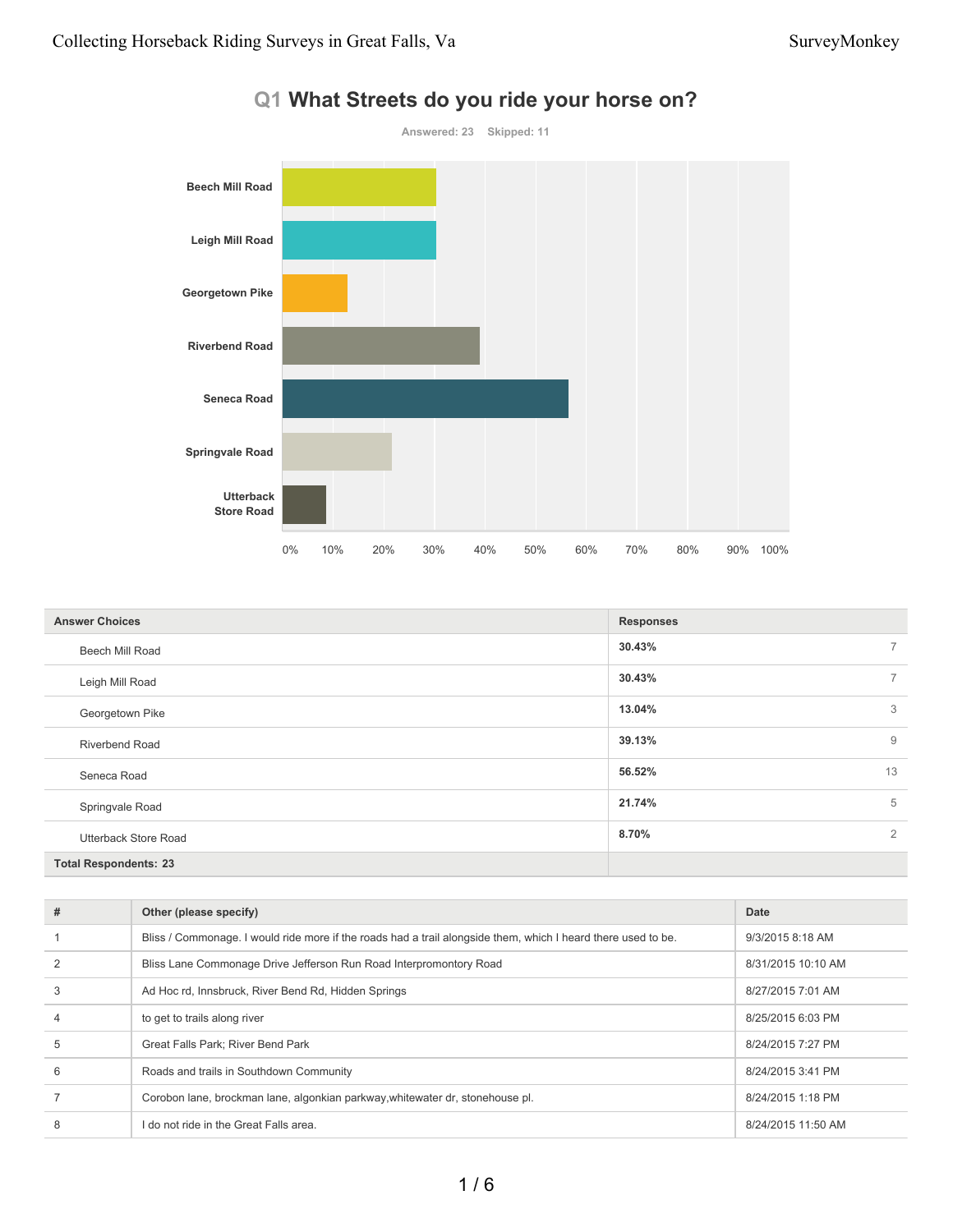## Collecting Horseback Riding Surveys in Great Falls, Va SurveyMonkey

| 9  | Leigh Mill Road has become unsafe to ride on (lots of speeders that come around the sharp turn where the bridge is,<br>across from the meadow)                                                                        | 8/24/2015 11:43 AM |
|----|-----------------------------------------------------------------------------------------------------------------------------------------------------------------------------------------------------------------------|--------------------|
| 10 | None at this time, however would ride from Utterback to turner if trails were available. Plan on riding the trail on<br>Gerogetown pike to seneca once it is finished.                                                | 8/24/2015 11:23 AM |
| 11 | Southdown community residential streets                                                                                                                                                                               | 8/24/2015 10:42 AM |
| 12 | I ride on the streets within Southdown. I would like to be able to ride along Beach Mill Road, Riverbend Road and the<br>northern end of Springvale that goes into the nature preserve so I could access more trails. | 8/24/2015 9:28 AM  |
| 13 | Cordobon Rd Running Brook Dr                                                                                                                                                                                          | 8/24/2015 6:39 AM  |
| 14 | Falcon Ridge (Connect to the trails)                                                                                                                                                                                  | 8/24/2015 6:23 AM  |
| 15 | Along the river getting there through falcon ridge                                                                                                                                                                    | 8/23/2015 10:47 PM |
| 16 | I don't now -- traffic is much too fast!!!                                                                                                                                                                            | 8/23/2015 10:40 PM |
|    |                                                                                                                                                                                                                       |                    |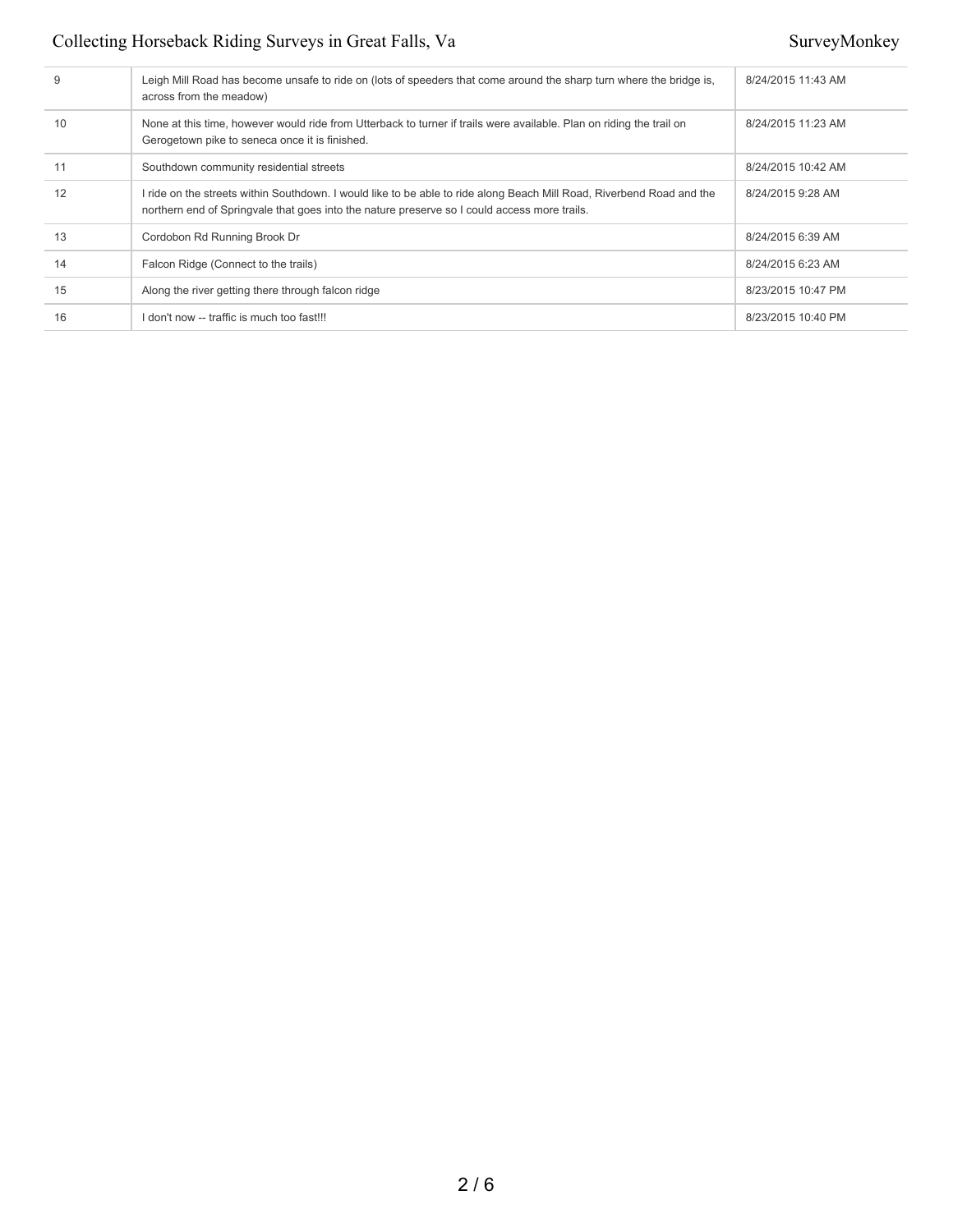

# **Q2 How Often do you ride out?**

| <b>Answer Choices</b> | <b>Responses</b>        |
|-----------------------|-------------------------|
| Almost every day      | $0.00\%$<br>$\mathbf 0$ |
| 2-4 times a week      | 46.67%<br>14            |
| Once a week           | 43.33%<br>13            |
| Once a month          | 6.67%<br>$\overline{2}$ |
| Once a year           | 3.33%                   |
| <b>Total</b>          | 30                      |

| Other (please specify)                                                                                                                                                                                       | Date               |
|--------------------------------------------------------------------------------------------------------------------------------------------------------------------------------------------------------------|--------------------|
| Currently board on riverbed road. Unfourntely getting into park in hard and neighbors are currently not allowing<br>access to the park as their road is "private"                                            | 8/24/2015 9:56 PM  |
| Because of horse health issues, I have not been able to ride out for a year; otherwise it was about once every month<br>or two. Someone else from my barn rides out to River Bend/GF Park about once a week. | 8/24/2015 4:51 PM  |
| I do not ride in the Great Falls area.                                                                                                                                                                       | 8/24/2015 11:50 AM |
| Trailer out now, about 1 a week.                                                                                                                                                                             | 8/24/2015 11:23 AM |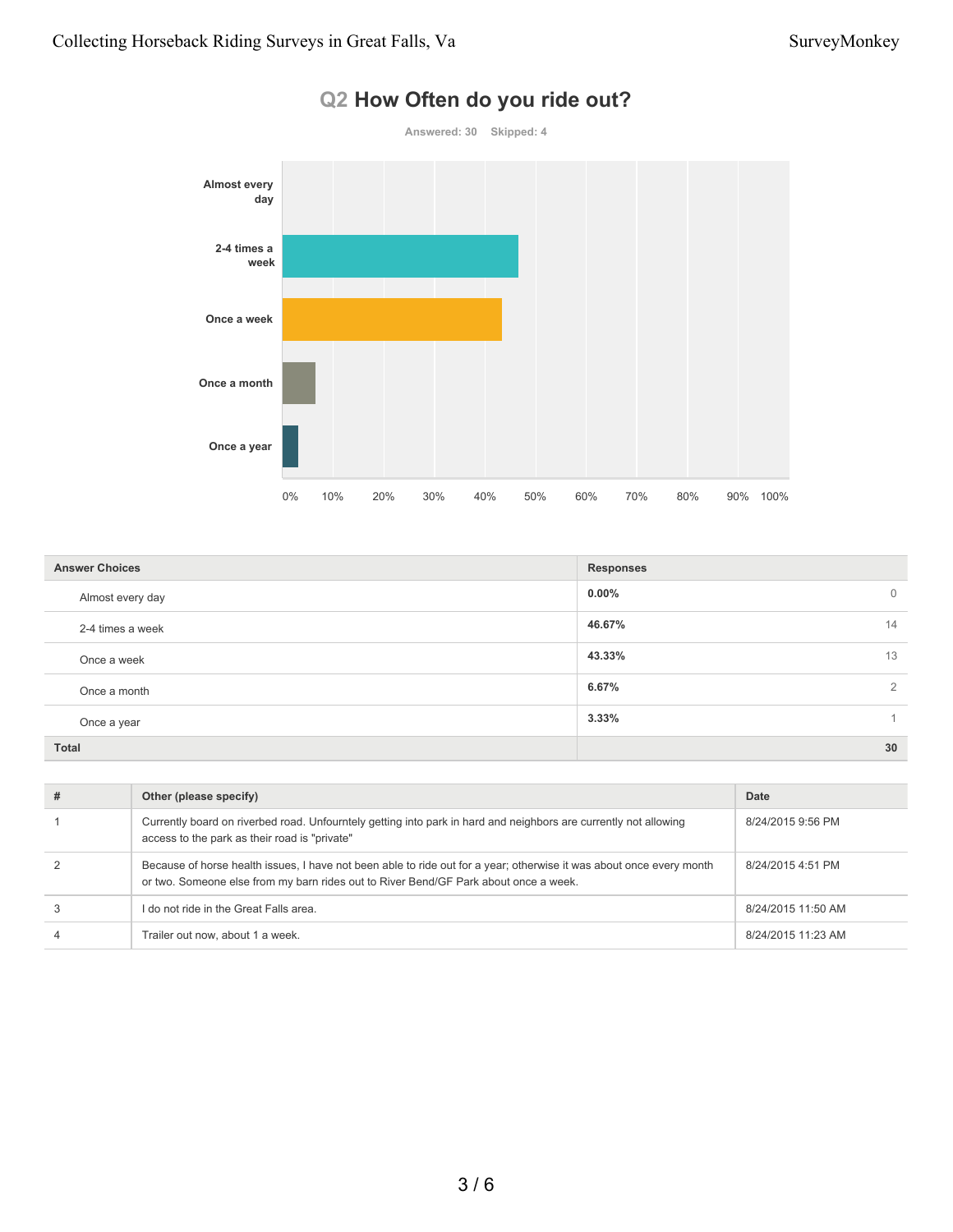

|  | Q3 How many people ride out with you? |  |  |
|--|---------------------------------------|--|--|
|--|---------------------------------------|--|--|

| <b>Answer Choices</b>          | <b>Responses</b> |
|--------------------------------|------------------|
| 1 - I usually ride out alone   | 28.13%<br>9      |
| 2 - I ride with a buddy        | 50.00%<br>16     |
| 3-4 - We ride in a small group | 37.50%<br>12     |
| 5+ - We have a posse           | $0.00\%$<br>0    |
| <b>Total Respondents: 32</b>   |                  |

| # | Other (please specify)                                                                               | Date               |
|---|------------------------------------------------------------------------------------------------------|--------------------|
|   | It depends. I go out alone, with a buddy, and in small groups.                                       | 8/31/2015 10:10 AM |
|   | Varies                                                                                               | 8/30/2015 9:00 PM  |
|   | Sometimes 2                                                                                          | 8/24/2015 9:56 PM  |
|   | Sometimes alone, sometimes with a group                                                              | 8/24/2015 3:41 PM  |
|   | depends sometimes we have a posse but then we usually ride straight down Seneca to Great Falla Park. | 8/24/2015 1:18 PM  |
| 6 | I do not ride in the Great Falls area.                                                               | 8/24/2015 11:50 AM |
|   | I ride along some and with friends when they can make it.                                            | 8/24/2015 6:19 AM  |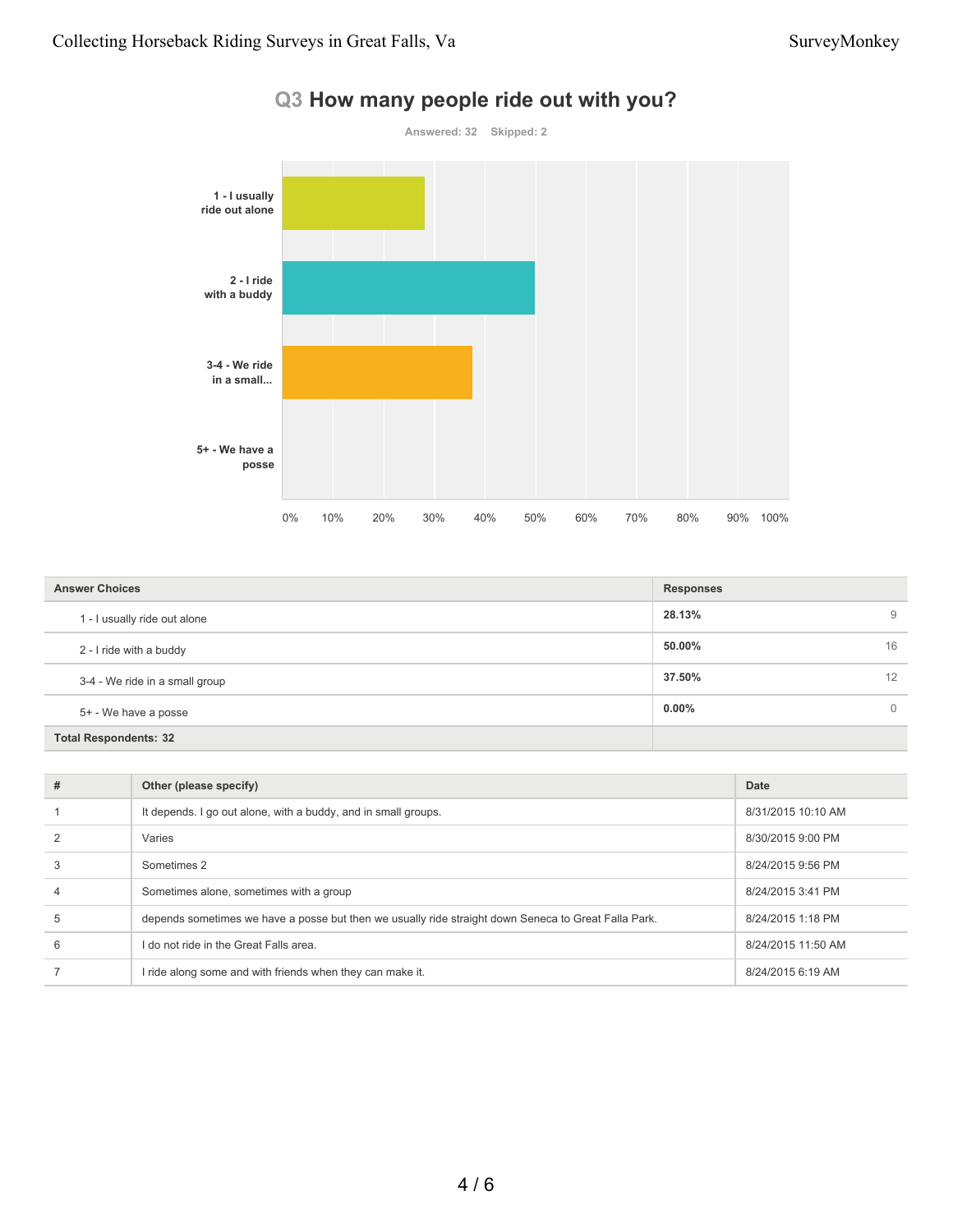

### **Q4 Who Maintains the Trails?**

| <b>Answer Choices</b>          | <b>Responses</b> |
|--------------------------------|------------------|
| I work on keeping trails clear | 51.61%<br>16     |
| Neighborhood work parties      | 19.35%<br>6      |
| Trailblazers work parties      | 25.81%<br>8      |
| Park Rangers/staff             | 12<br>38.71%     |
| Other (please specify)         | 29.03%<br>9      |
| <b>Total Respondents: 31</b>   |                  |

| # | Other (please specify)                                                                                                                             | Date               |
|---|----------------------------------------------------------------------------------------------------------------------------------------------------|--------------------|
|   | I ride primarily on the government road along the sewer line which is maintained by the government.                                                | 8/31/2015 10:10 AM |
|   | don't know happy to help                                                                                                                           | 8/25/2015 9:37 AM  |
| 3 | don't know. They are in good shape though                                                                                                          | 8/24/2015 7:27 PM  |
|   | When I ride in Seneca, I often get dismount to clear stuff from trails.                                                                            | 8/24/2015 4:51 PM  |
| 5 | I do not ride in the Great Falls area.                                                                                                             | 8/24/2015 11:50 AM |
| 6 | Not sure who is responsible for the difficult run trail, boy scouts perhaps?                                                                       | 8/24/2015 11:43 AM |
|   | Some trails we ride on are not maintained- we sort of "pick our way" through woods to get to the gasline from<br>Utterback Store Rd.               | 8/24/2015 6:39 AM  |
| 8 | One of the men at my barn does a lot of work to keep the trails clear and I try to cut branches as I can.                                          | 8/23/2015 10:47 PM |
| 9 | I have ask the county to repair a trail for 3 months now and it has not been done so we have not been able to ride<br>down to the water all summer | 8/23/2015 10:43 PM |